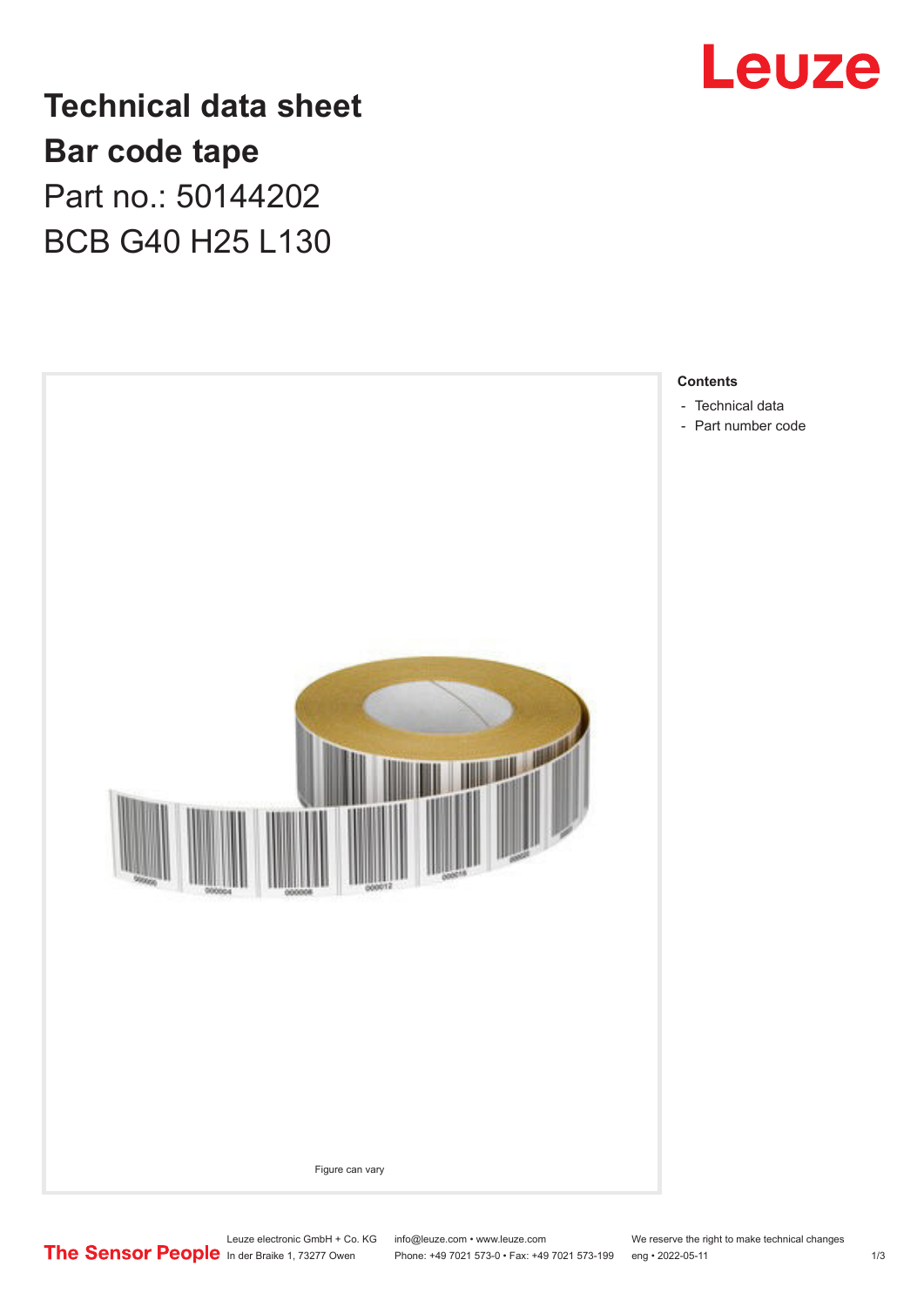**Dimension (H x L)** 25 mm x 130,000 mm

**Mechanical properties** Moisture resistant

Adhesive **Adhesive** Acrylate adhesive **Strength of adhesive** 0.1 mm **Manufacturing process** Filmsetting

**Grid dimension** 40 mm

**Chemical resistance (at 23 °C over 24** 

**Curing** 72 h

# <span id="page-1-0"></span>**Technical data**

# Leuze

#### **Basic data**

| <b>Suitable for</b> |  |
|---------------------|--|
|---------------------|--|

**Mechanical data**

**BPS 300i series bar code positioning** system

Partly chemical resistant Scratch resistant UV resistant Wipe resistant

Diesel oil Heptane Transformer oil White spirit

#### **Classification**

| <b>Customs tariff number</b> | 39269097 |
|------------------------------|----------|
| <b>ECLASS 5.1.4</b>          | 27280190 |
| <b>ECLASS 8.0</b>            | 27280190 |
| <b>ECLASS 9.0</b>            | 27280192 |
| ECLASS 10.0                  | 27280192 |
| ECLASS 11.0                  | 27280192 |
| <b>ECLASS 12.0</b>           | 27280192 |
| <b>ETIM 5.0</b>              | EC002498 |
| <b>ETIM 6.0</b>              | EC003015 |
| <b>ETIM 7.0</b>              | EC003015 |

#### **Environmental data**

**h)**

| Ambient temperature, operation          | $-40$ 120 °C               |
|-----------------------------------------|----------------------------|
| <b>Processing temperature</b>           | 045 °C                     |
| Recommended processing tempera-<br>ture | 10 $25 °C$                 |
| <b>Resistance</b>                       | Humidity                   |
|                                         | Salt spray fog (150 h/5 %) |
|                                         | UV light                   |
| <b>Temperature resistance</b>           | $-40$ 120 °C               |
| <b>Property of base</b>                 | Clean                      |
|                                         | Dry                        |
|                                         | Free of grease             |
|                                         | Smooth                     |

### **Part number code**

#### Part designation: **BCB AAA BBB CCCC DDDD E**

| Bar code tape                                                                                                                                                                                                                                                                                                     |
|-------------------------------------------------------------------------------------------------------------------------------------------------------------------------------------------------------------------------------------------------------------------------------------------------------------------|
| <b>Series</b><br>BCB: Bar code tape                                                                                                                                                                                                                                                                               |
| Grid / grid dimension<br>G30: 30 mm<br>G40: 40 mm                                                                                                                                                                                                                                                                 |
| Tape height / special height<br>H25: height 25 mm<br>H47: height 47 mm<br>SH1: special height, individually between 20 - 32 mm<br>SH2: special height, individually between 33 - 47 mm<br>SH3: special height, individually between 48 - 70 mm<br>SH4: special height, individually between 71 - 140 mm           |
| Tape length / special length<br>Lxxx: tape length in mm<br>SL: Special length                                                                                                                                                                                                                                     |
| <b>Options</b><br>TWIN: two identical printed tapes<br>MVS: Measurement Value Switch (color red)<br>MV0: Measurement Value Zero (color yellow)<br>ML: Marker label<br>RW: Reverse Winding (changed winding direction, the smallest position value is inside on the wrapping core)<br>RK: Repair Kit (repair tape) |
|                                                                                                                                                                                                                                                                                                                   |